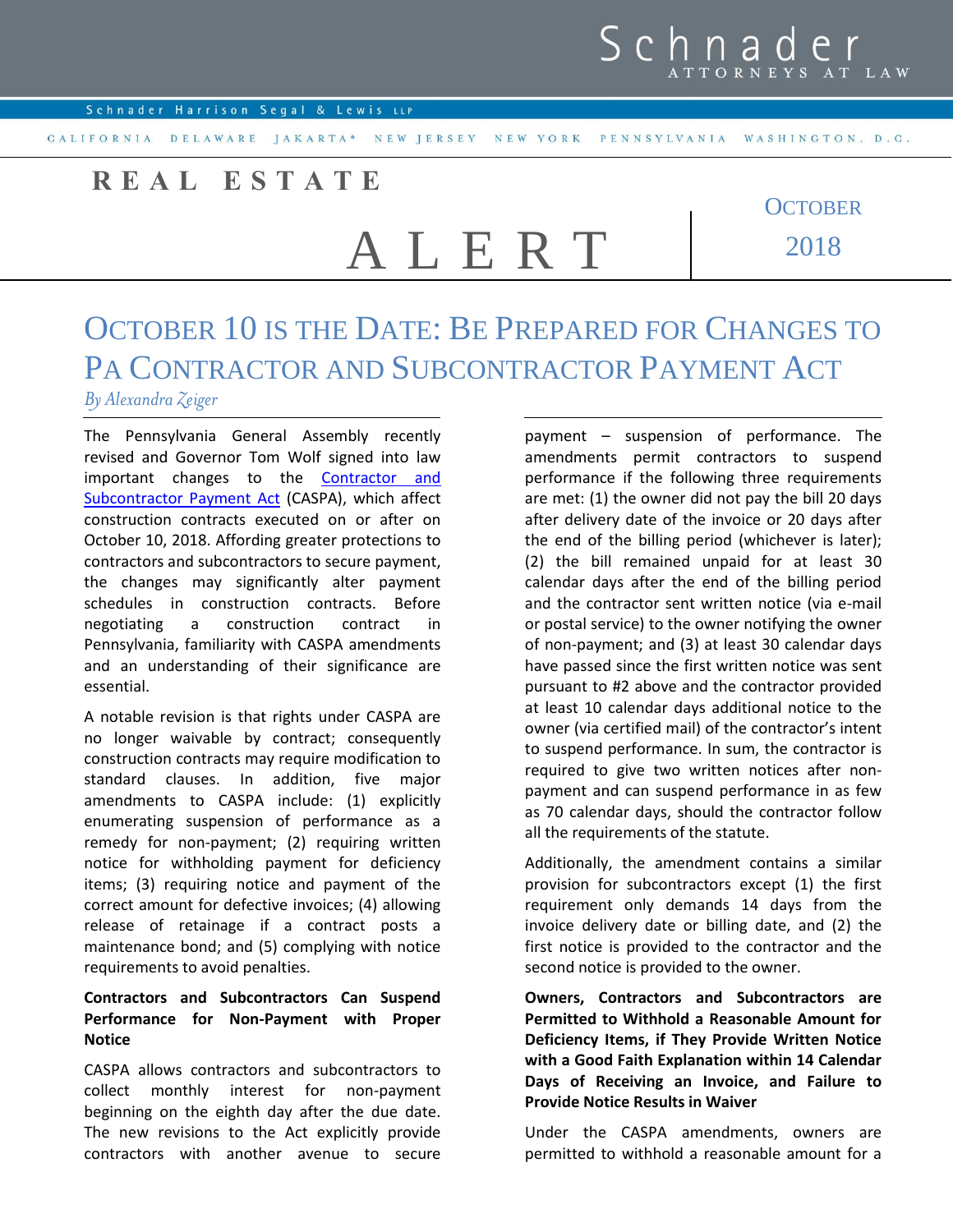deficiency item, so long as the owner notifies the contractor in writing of the owner's good faith reason for withholding payment for the deficiency item within 14 calendar days of receipt of the invoice. The owner must pay the invoice for all items that have been satisfactorily completed on the due date stated in the invoice. In other words, the owner must pay the balance minus the deficiency item about which the owner notified the contractor. Failure to comply with the written notice requirement within 14 calendar days results in waiver of the right to dispute charges in the invoice. The revisions to the Act include a provision with the same notice and time requirements for contractors and subcontractors.

Also, strict adherence to the notice requirements is critical to protect an owner or contractor's interest should litigation commence. If a court or arbitrator determines that the payment provisions of CASPA were violated, the amendments instruct a court or arbitrator to award a 1% monthly interest penalty on the amount of the wrongfully withheld funds. Funds are not wrongfully withheld if the value withheld was in reasonable relation to the claim and the party withholding funds complied with the notice requirements. Thus, adherence to the notice requirement can be determinative in a court's decision to grant an interest penalty award.

Owners should now be prepared to promptly review invoices upon receipt, provide written notice to contractors of any deficiency items present in the invoice within 14 calendar days, and promptly remit payment of the invoice minus the deficiency item to reduce the risk of suspension of performance and monthly interest penalties.

#### **The Party Receiving an Invoice Must Notify the Sender of Any Defects within 10 Working Days and Must Pay the Correct Amount on the Due Date**

CASPA requires the party receiving an invoice to notify the sender in writing of any defects within 10 working days. After the sender of the invoice receives notice of the defect, the party receiving the invoice must remit payment of the correct amount by the due date listed on the invoice.

#### **Contractors Can Post a Maintenance Bond for Release of Retainage and Withholding Retainage is Subject to Notice Requirements**

The amendments contain a new provision permitting contractors, upon substantial completion of performance, to facilitate the release of retainage provided the contractor posts a maintenance bond with surety for 120% of the retainage value. In other words, contractors can take advantage of releasing retainage before completion of the project if the contractor puts up a bond in compliance with the statute.

Additionally, the amendments provide that owners must remit payment of retainage within 30 days from date of final acceptance. If the owner does not remit payment within 30 days from the date of final acceptance, the owner must comply with the notice requirement used for deficiency items, as described above.

#### **Owners, Contractors and Subcontractors Must Strictly Adhere to CASPA's New Revisions to Ensure Rights are Not Waived**

To guarantee all rights under CASPA are protected, all parties to construction contracts must pay close attention to the terms of the contract and the revisions to CASPA. For instance, under the CASPA amendments, an owner can easily waive its right to a good faith dispute of a deficiency item by not complying with the statute's 14-day notice requirement. Likewise, contractors and subcontractors can relinquish their right to suspend performance without penalty by failing to comply with the notice requirements as proscribed by the statute.

To take advantage of the new robust rights under CASPA, all parties to construction contracts should document all of their efforts to strictly adhere to the statute and in particular be cognizant of all time and notice requirements. Standard contracts may now require modification to comply with the new CASPA provisions, especially to eliminate CASPA waivers no longer allowed. ♦

*This summary of legal issues is published for informational purposes only. It does not dispense*